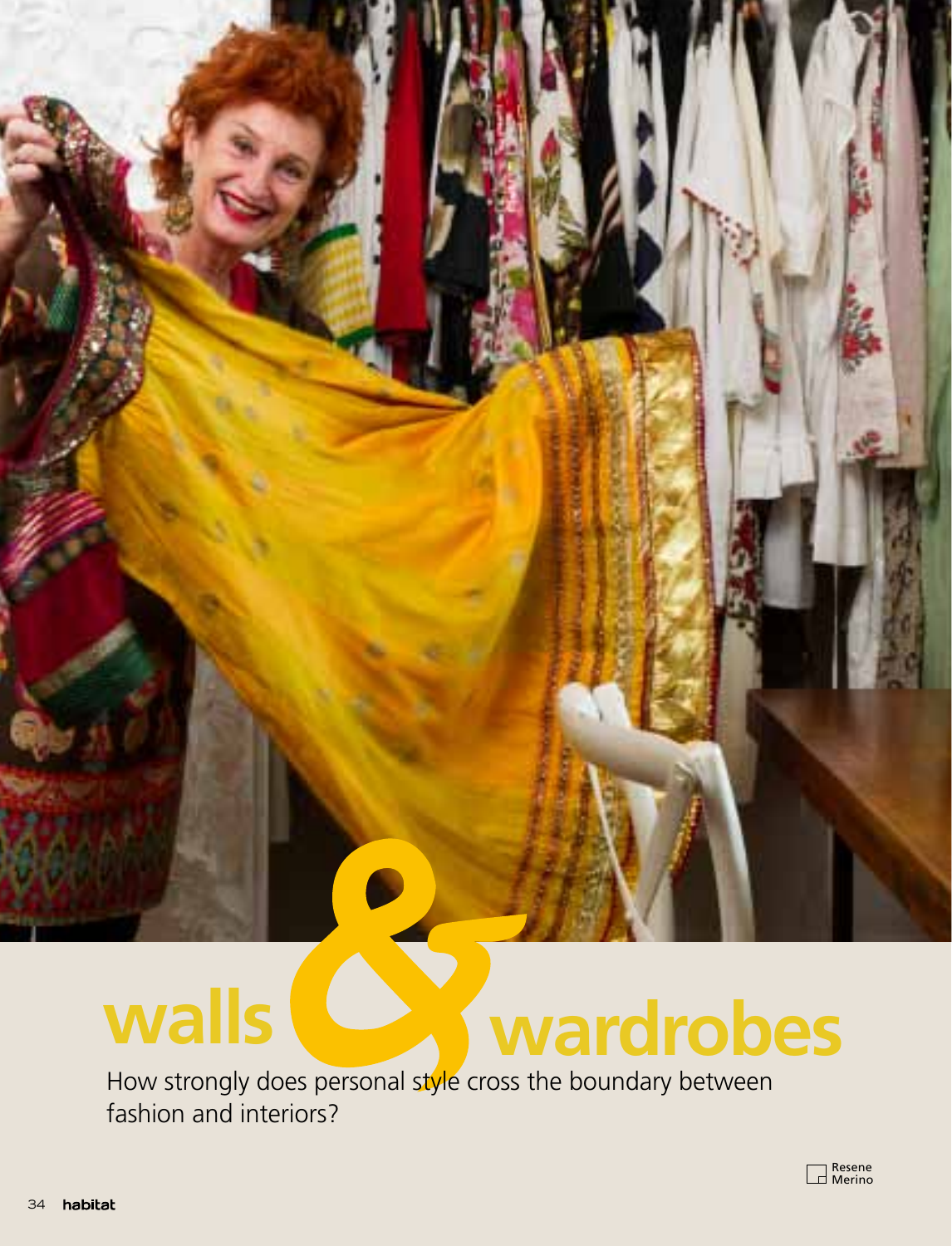So you love the colour blue. In fact, many of the clothes you wear are blue and… you've just painted your bedroom a soothing pewter blue. Your home is a peaceful haven of creams and stone shades… and, yes, you tend to wear white shirts with khaki trousers. Apparently the colours we like will turn up on our walls, and in our wardrobes.

There's a lot of truth in the premise 'you are what you wear', according to stylist Angela Stone of Styleyou. She believes that if a person is in tune with their own personal colour spectrum, chances are their dress sense will reflect the colours on their walls of their home and vice versa.

"It's quite amazing. I walk into people's homes, especially their bedrooms – as that's where they keep their wardrobes – and I think without them even consciously being aware of it, the colours they have in their bedroom are usually 99% of what they are, or should be, wearing. There's a very intuitive process that takes place when people get dressed or add colour to their homes."

Though Angela sees this relationship most vividly in people's bedrooms, she also sees it throughout the rest of their home in their walls, rugs, cushions and art. Which is why she suggests people look at the colours around them when making clothing choices.

Fashion often dictates what people wear, but when people are confident, different personalities tend to override the popularity vote, which gives some of us a strong sense of individuality.

*Habitat* has taken a peek inside the wardrobes of some distinctive dressers to see how their dress sense relates to their walls.

## **Foodie Peta Mathias**

Well-known for her vibrant, sometimes outrageous dress sense, it's a surprise that foodie Peta Mathias has chosen to paint most of the walls of her tiny Auckland villa white. In the hurly burly of her life, she says white is restful. Her one concession to colour is her hall, painted her favourite colour yellow.

"Colour makes you so happy. It alters your



## **Architect John Mills**

Among the Wellington design fraternity, black clothing is almost uniform garb. But award-winning Wellington architect John Mills is not afraid to stand out in pink shirts or colourful patterns. "My look is quite eclectic," he says, "depending on my mood."

However, it's the weave, the textures and tailored design detail that interests him most. "I've bought a few shirts recently where one cuff is different from the other. I like tailored details, the different ways buttons can work and things like that."

And it's the same for his architecture where he seizes every opportunity to explore the powerful effect colour, texture and detail can have on our lives. John likes the way colour has the ability to change

our perception of space. "Every time you put a different colour in a room, you think of what it reminds you of; it has associations." For John, intense colours remind him of his travels to India when he was young.

Walls in his own home incorporate a base of hand-made plaster where the trowel marks are visible and there are many hues, though never more than two or three in one room. Here, he is photographed against Resene Spotlight (yellow) and Resene Christi (green).

A living area is painted in Resene Ashanti, a clear soft sky blue – "the sort you get on an autumn day… if you use your imagination or you've just had the right cocktail," says John, "you can look outside and the walls of the lounge just disappear. The ceilings replace the sky as your blue."



mood. If it were a bigger house, I might have indulged myself more." Instead, she accessorises her house in colour; a pink sofa, chandeliers and big bunches of peonies.

Peta travels extensively and is just back from a tour to launch her latest book. Wherever she goes, she is captivated by hues: the shocking pinks, the cobalt blues and the bright oranges in places like Morocco and India.

"In the Langue d'Oc where I live in France six months of the year, it's very chic. There are lots of white houses decorated in dove grey, biscuit and off-white."

Colour even surfaces in her book, *Beat Till Stiff*, which is all about life's transformations and in which she unravels a tale around the history, the mystery and power of red – a metaphor loaded with connotation for this flamboyant red-head.